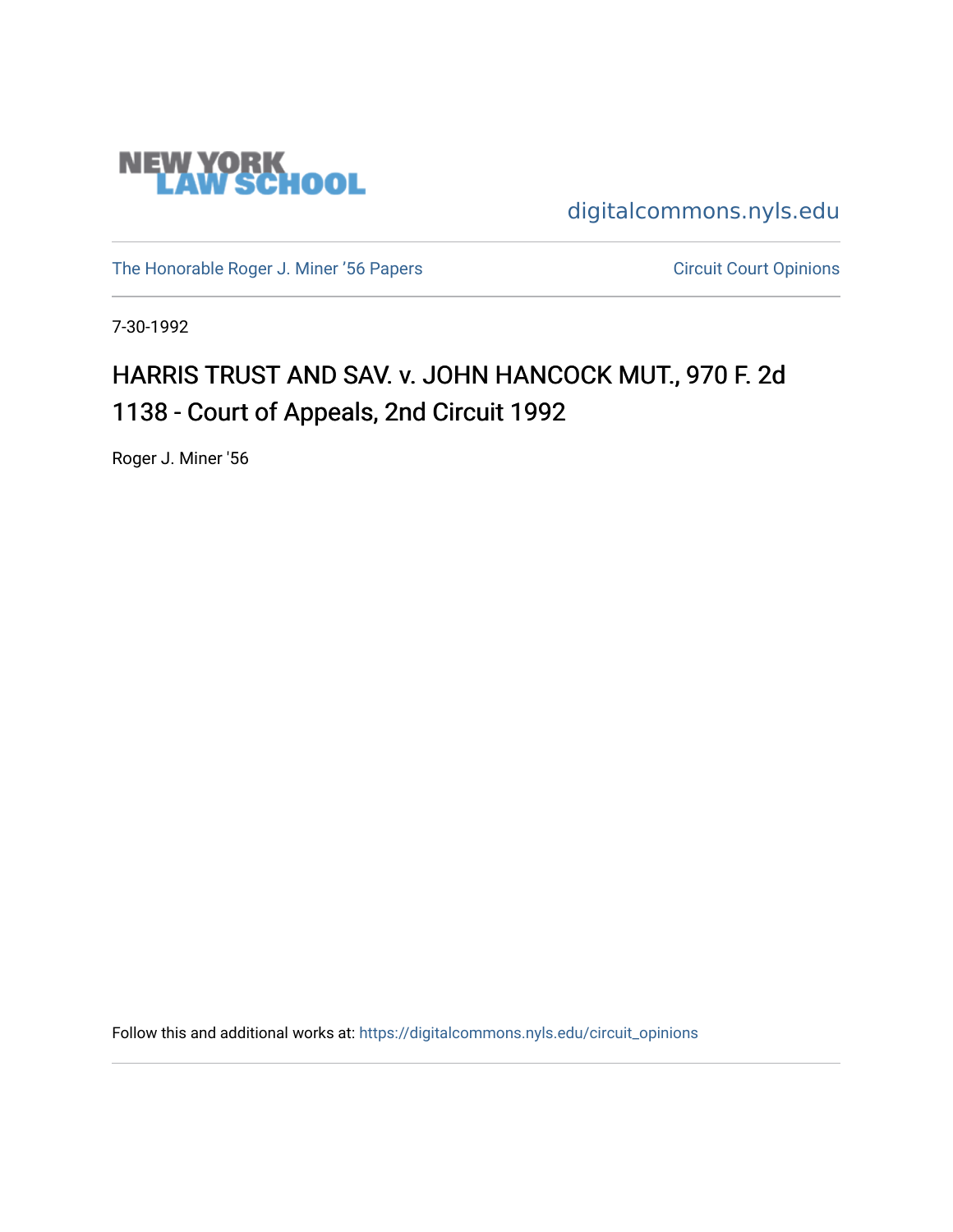#### 970 F.2d 1138 (1992)

### HARRIS TRUST AND SAVINGS BANK, as Trustee for the Sperry Master Retirement Trust #2, **Plaintiff-Appellant,**

V.

### JOHN HANCOCK MUTUAL LIFE INSURANCE CO., Defendant-Appellee. JOHN HANCOCK MUTUAL LIFE INSURANCE COMPANY, Third-Party Plaintiff,

v.

### CHASE MANHATTAN BANK, N.A., Counterclaim-Defendant, and Sperry Corporation and The Retirement Committee of Sperry Corporation, Third-Party Defendants.

No. 979. Docket 91-7854.

United States Court of Appeals, Second Circuit.

Argued February 11, 1992. Decided July 30, 1992.

1139 \*1139 Lawrence Kill, New York City (John B. Berringer, Ann V. Kramer, Anderson Kill Olick & Oshinsky, P.C., of counsel), for plaintiff-appellant.

Howard G. Kristol, New York City (Robert M. Peak, Richard J.J. Scarola, Reboul, MacMurray, Hewitt, Maynard & Kristol, of counsel), for defendant-appellee.

Richard E. Barnsback, Stephen W. Kraus, Phillip E. Stano, The American Council of Life Insurance, Washington, D.C., James F. Jorden, Stephen H. Goldberg, Waldemar J. Pflepsen, Jr., Perry Ian Cone, Jorden Schulte & Burchette, Washington, D.C., submitted a brief for Amicus Curiae The American Council of Life Ins.

Before: FEINBERG, TIMBERS and MINER, Circuit Judges.

1140 \*1140 MINER, Circuit Judge:

Plaintiff-appellant Harris Trust and Savings Bank as Trustee for the Sperry Master Retirement Trust No. 2 and its successor, the Unisys Master Trust ("Harris Trust"), appeals from a final judgment entered on August 16, 1991 in the United States District Court for the Southern District of New York (Patterson, J.) in favor of defendant-appellee John Hancock Mutual Life Insurance Company ("Hancock"). The final judgment dismissed in its entirety the amended complaint in this action in accordance with two opinion-orders, the first granting partial summary judgment dismissing Harris Trust's claim for breach of fiduciary duties under the Employee Retirement Income Security Act of 1947 ("ERISA"), 29 U.S.C. § 1001 et seq., and the second granting summary judgment dismissing Harris Trust's contract and common law claims. See Harris Trust & Savings Bank, as Trustee of the Sperry Master Retirement Trust No. 2 v. John Hancock Mutual Life Ins. Co., 722 F.Supp. 998 (S.D.N.Y.1989) ("Harris I") and Harris Trust & Savings Bank, as Trustee of the Sperry Master Retirement Trust No. 2 v. John Hancock Mutual Life Ins. Co., 767 F.Supp. 1269 (S.D.N.Y.1991) ("Harris II").

The dispute between the parties centers upon a certain contract known as Group Annuity Contract No. 50 ("GAC 50"), originally entered into in 1941 between Hancock and Sperry Rand Corporation to fund a retirement plan for the benefit of Sperry employees. Sperry has undergone a number of changes in name and corporate form since the execution of GAC 50 but will be referred to herein by its original name. Harris Trust is the present trustee of the retirement plan and the ultimate successor to Sperry's right as contractholder of GAC 50. In Harris I, the district court decided that Hancock was exempt from the fiduciary responsibility provisions of ERISA in connection with the management of GAC 50 for the reason that GAC 50 is a "guaranteed benefit policy." In Harris II, the district court decided that there was no basis for any of the contractual and other common law claims pleaded by Harris Trust against Hancock. The sole challenge to Harris II raised by Harris Trust on this appeal relates to the district court's rejection of the claim that Hancock breached GAC 50 by terminating the payment of non-quaranteed pension benefits. As to the ERISA fiduciary claims disposed of in Harris I, Harris Trust argues here, as it did in the district court, that Hancock is an ERISA fiduciary with respect to the assets it holds under GAC 50; that Hancock is an ERISA fiduciary in respect of the contract itself; and that Hancock is in any event collaterally estopped from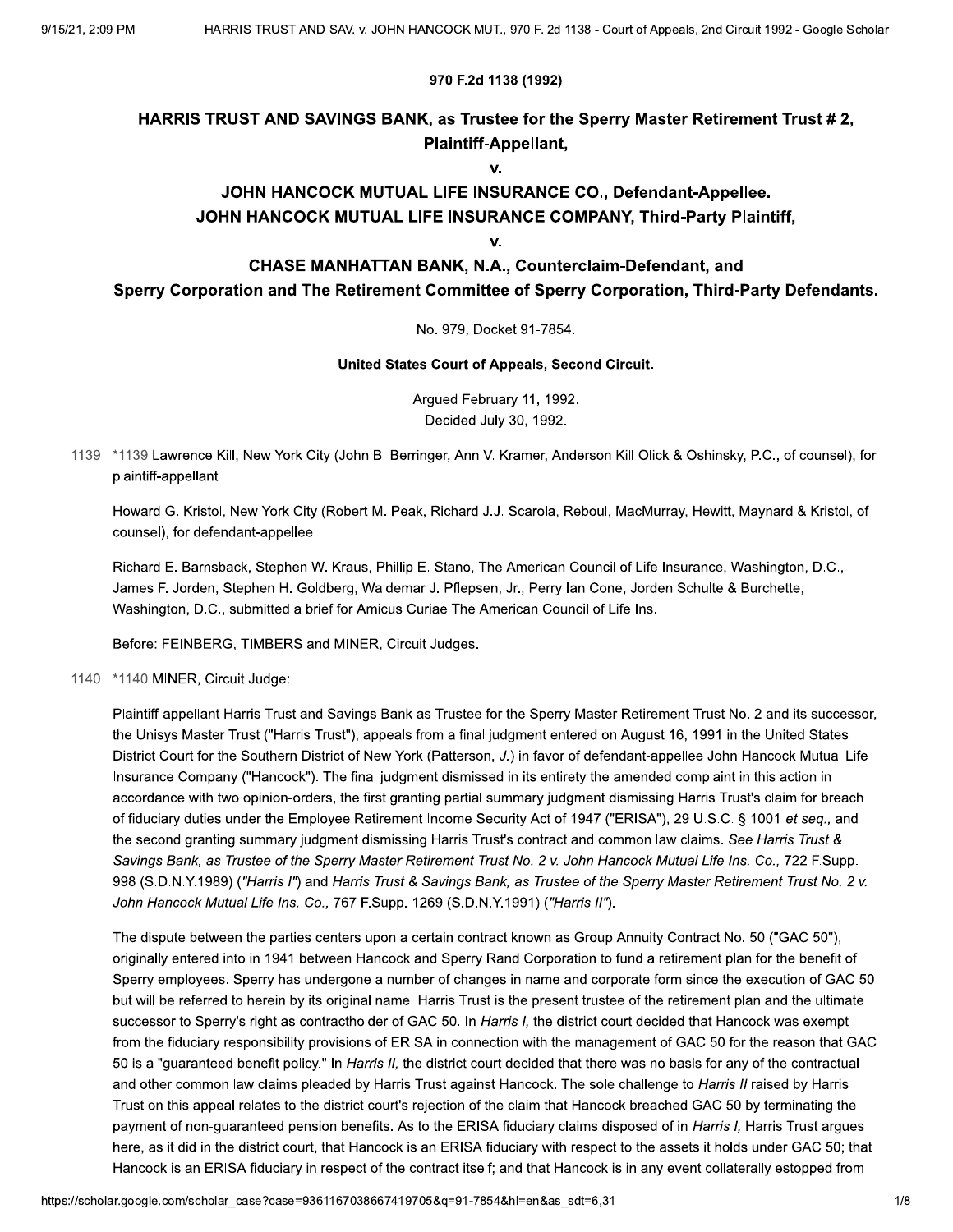HARRIS TRUST AND SAV. v. JOHN HANCOCK MUT., 970 F. 2d 1138 - Court of Appeals, 2nd Circuit 1992 - Google Scholar

re-litigating the fiduciary status issue as the consequence of an order in another case, subsequently vacated, deciding the very question presented here.

To assist us in resolving the issue of fiduciary responsibility, we solicited an amicus brief from the United States Department of Labor, the government agency charged with the enforcement of ERISA. The Department apparently has issued an Interpretive Bulletin, as well as two Advisory Opinions, bearing on the issue. The Bulletin is not entirely clear and appears to be in conflict with the Opinions. Following oral argument, the Clerk of the Court, at our direction, invited the submission of an amicus brief within thirty days of receipt of her letter dated February 12, 1992. By motion dated March 3, 1992, the Department of Labor sought an extension to May 12, 1992, asserting that the additional time (approximately three months) was needed because (1) the Secretary had not formulated a final position on the issue; (2) the case was important and complex; (3) more time was needed for an examination of legislative and regulatory history; (4) a review of the record was required; and (5) approval of the Department of Justice was required. Recognized in the moving papers was the split in circuit court authority on the issue and the Secretary's interest in promoting uniformity. We granted the requested extension.

By letter dated May 11, 1992 from Marshall J. Breger, Solicitor of Labor, we were advised as follows:

1141 During the time allotted by the Court, we have undertaken an extensive review of \*1141 the legal and policy issues involved in this matter. Regrettably, we have concluded that the need to fully consider all of the implications of these issues within the Department precludes our providing the Court with a brief within a foreseeable time frame. Accordingly, rather than seek a further extension, I feel constrained to decline the Court's invitation.

We do not understand why the Solicitor of Labor is unable to provide an amicus brief "within a foreseeable time frame" and can only deplore his failure to do so in this case. While it is not unusual for a government agency to decline an invitation to file an amicus brief on account of bureaucratic inertia or inability to articulate a coherent policy, see Popkin v. Bishop, 464 F.2d 714, 719 n. 15 (2d Cir.1972); Securities Industry Ass'n v. Connolly, 703 F.Supp. 146, 155 n. 16 (D.Mass.1988), aff'd, 883 F.2d 1114 (1st Cir.1989), cert. denied, 495 U.S. 956, 110 S.Ct. 2559, 109 L.Ed.2d 742 (1990), it is unconscionable for an agency to request a substantial extension of time and then fail to file the promised brief. It is especially egregious to request an extension as long as that requested here and then to advise in effect that no extension would be long enough. Courts do not have the luxury of deferring decisions indefinitely, however, and we proceed to dispose of the matter before us. We reverse in part on the fiduciary duty issue and affirm on the contract termination issue.

### **BACKGROUND**

As originally constituted on March 1, 1941, GAC 50 provided for the purchase of individual deferred annuities from Hancock for the Sperry Defined Benefit Retirement Plan. These annuities were purchased on an annual basis for each employee with premiums, or contributions, paid to Hancock by Sperry. They provided for regular payments to eligible Sperry employees or their beneficiaries following retirement. The premiums became part of Hancock's general account of corporate funds, and Hancock issued the guaranteed annuities at purchase rates fixed by the contract.

By amendment effective January 1, 1968, GAC 50 was converted from a deferred annuity form of contract to a Retrospective Immediate Participation Guarantee ("Retro-IPG") form of contract. The deferred annuities purchased prior to January 1, 1968 were technically cancelled and the assets supporting them placed in a Pension Administration Fund ("PAF"). However, the cancellation of the pre-1968 annuities did not affect the guarantees of benefits by Hancock to the participants and beneficiaries. With respect to the Retro-IPG, net investment income was directly credited to the PAF on an annual basis. The amount credited depended upon Hancock's general account investment performance and the allocation of that performance to the PAF. Under the 1968 amendment, Hancock quaranteed that once an employee's retirement annuity has been established, Hancock is obligated to make all future payments due under the annuity. Hancock also quaranteed that the PAF on any date would not be less than it otherwise would have been if the sum of the net interest earned and capital gains and losses apportioned to the PAF had always been zero from January 1, 1968. (Hancock in effect guaranteed that the PAF would never fall below its January 1, 1968 level.) As in the case of the deferred annuity form of contract, the premiums paid under the Retro-IPG contract became part of Hancock's general corporate funds.

The 1968 amendment required that the PAF be maintained at a level sufficient to meet the Liabilities of the Fund ("LOF") as computed by Hancock. LOF is the contractual reserve for the possible future purchase of annuities for the benefit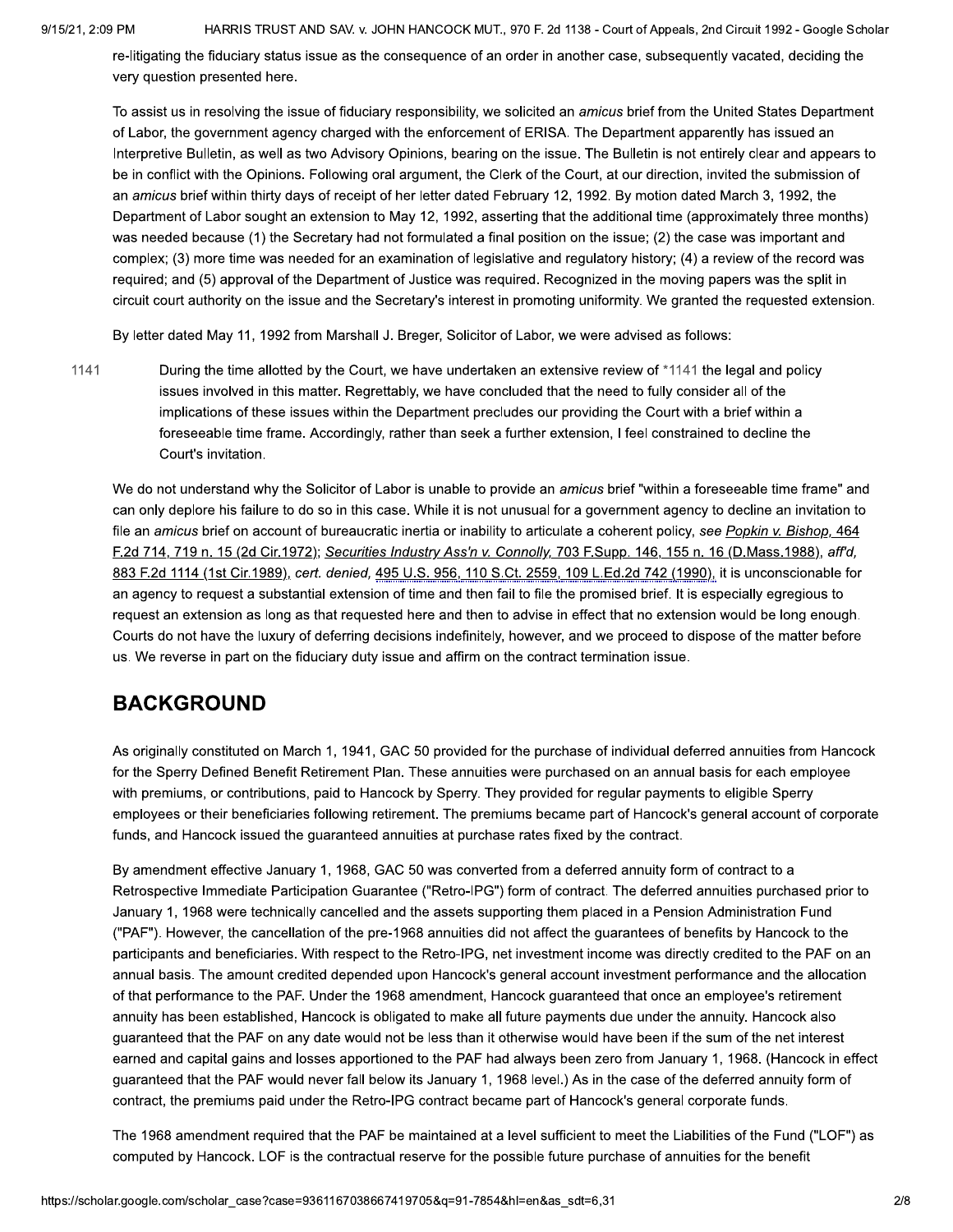HARRIS TRUST AND SAV. v. JOHN HANCOCK MUT., 970 F. 2d 1138 - Court of Appeals, 2nd Circuit 1992 - Google Scholar

obligations guaranteed by Hancock. The specific requirement was that the PAF balance be maintained at a level at least 105 per cent of LOF. The amount in the PAF in excess of this minimum operating level ("MOL") has been referred to by the parties as "free funds." If Sperry failed to maintain Fund balances at or above MOL, termination of the PAF would be triggered. Upon termination, the contract would cease to function in the manner of a Retro-IPG, the cancelled pre-1968

1142 annuities would be \*1142 "repurchased" and the contract would function thereafter in the manner of a deferred annuity contract. For more than 20 years, the PAF balance in GAC 50 has exceeded its MOL. The 1968 amendment also established a method for the provision of additional benefits for the period after December 31, 1967: upon the retirement of an eligible employee, Hancock would determine the amount by which the LOF would increase if the portion of the retirement benefit in the period after January 1, 1968 were to be "guaranteed" by Hancock. If GAC 50's PAF balance exceeded the contractual MOL based upon the increased LOF, Hancock would guarantee the payment of the additional benefits.

On August 1, 1977, GAC 50 again was amended. This amendment involved its conversion to a Retrospective Immediate Participation Guarantee/Prospective Deferred Liability ("Retro-IPG-PDL") form of contract. Under the amendment, the LOF would not automatically be increased upon the retirement of any employee, and new retirement benefits would not be guaranteed by Hancock. The Sperry retirement committee could request that Hancock establish guaranteed benefits in addition to those already quaranteed, but did not do so. Sperry was entitled to designate employees eligible for nonguaranteed benefits and did designate employees to receive such benefits from the free funds in the PAF. Hancock paid such benefits on a monthly basis through June of 1982, when it gave notice as provided in the contract that it would no longer pay non-guaranteed benefits under the Retro-IPG-PDL.

Contending that Hancock's elimination of the non-quaranteed benefit payments and its elimination of the "rollover" procedure (under which withdrawals of excess funds from the PAF were allowed on two occasions) left it with no means of withdrawing any of the increasing free funds without terminating the contract and causing the purchase of annuities at inflated prices, Harris Trust commenced this action on July 20, 1983. It was the Trustee's position that Hancock employed an artificially low interest assumption to calculate the LOF, resulting in: the setting of LOF at a level much higher than necessary to provide the benefits guaranteed under the contract, oversecuring Hancock and preventing termination; and a geometrically increasing level of free funds in the PAF.

Because it allegedly was denied access to the accumulating free funds over a substantial period of time, and because Hancock was said to have administered GAC 50 improperly, Harris Trust sought in the amended complaint in this action to recover the non-guaranteed benefits withheld by Hancock, the losses resulting from Hancock's breach of duties, the profits made by Hancock using Sperry funds, and damages in an amount to be determined at trial. The complaint also sought the removal of Hancock as fiduciary, judgment enjoining Hancock from further violations of its duties, and other relief. Hancock pleaded counterclaims against Harris Trust and interposed a third-party complaint against Sperry, demanding judgment over in the event that it was found liable to Harris Trust for the breach of any common law or fiduciary duty. As previously described, the district court granted summary judgment in Harris I dismissing the ERISA fiduciary claims and in Harris II dismissing the contractual and other common law claims. The counterclaims and third-party complaint thereafter were dismissed as moot.

# **DISCUSSION**

# **I. ERISA Fiduciary Status**

# (a) As to Assets in General Account

Harris Trust claims that Hancock bears fiduciary responsibilities to the Plan and its participants as to the free funds in the PAF under the provisions of ERISA. As defined in ERISA, one is

a fiduciary with respect to a plan to the extent ... he exercises any discretionary authority or discretionary control respecting management ... or disposition of its assets ...

29 U.S.C. § 1002(21)(A). An insurance company holding a certain type of pension fund asset in its general account escapes 1143 the definition and the concomitant duties of \*1143 a fiduciary in accordance with the following provision: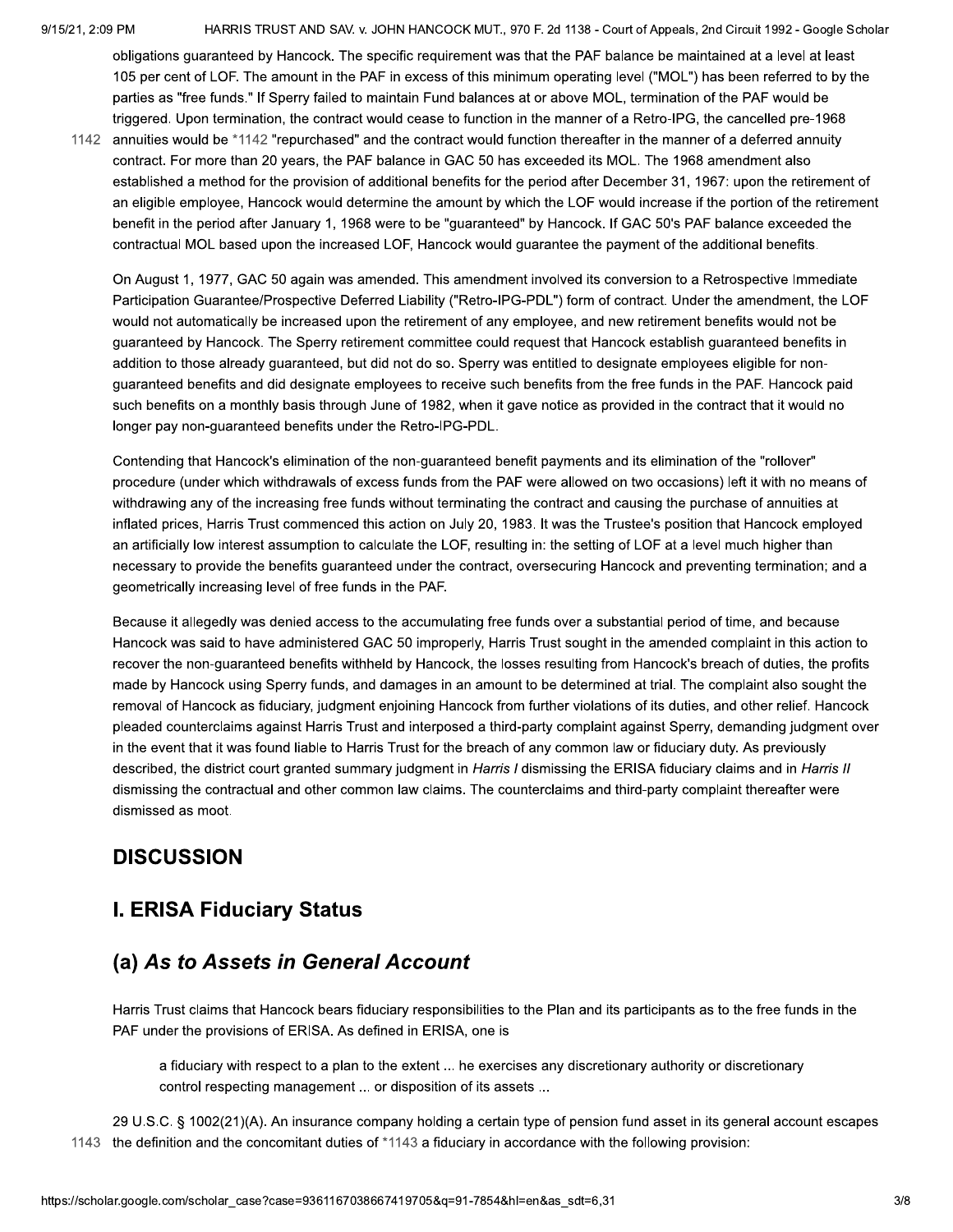In the case of a plan to which a guaranteed benefit policy is issued by an insurer, the assets of such plan shall be deemed to include such policy, but shall not, solely by reason of the issuance of such policy, be deemed to include any assets of such insurer.

#### 29 U.S.C. § 1101(b)(2). A guaranteed benefit policy is

an insurance policy or contract to the extent that such policy or contract provides for benefits the amount of which is guaranteed by the insurer.

#### 29 U.S.C. § 1101(b)(2)(B).

It seems clear that, at least to the extent it provides for benefits guaranteed by Hancock, GAC 50 is a guaranteed benefit policy and Hancock does not act as a fiduciary in administering it. The question is: Do the free funds, as to which no guarantees are available, affect the status of GAC 50 as a guaranteed benefit policy excepted from the definition of plan assets? The district court answered that question in the negative:

Each time ERISA uses the word `benefit,' it refers to the payments made to the employees themselves. See, e.g., 29 U.S.C. § 1002(7) ("participant" means any employee ... who is or may become eligible to receive a benefit of any type from an employee benefit plan'); id. § 1002(8) ("beneficiary" means a person designated by a participant ... who is or may become entitled to a benefit'); id. §§ 1023(e), 1054, 1056, 1104(a)(1)(A)(i), 1108(c)(1). The word `benefit' in the quaranteed benefit policy exception ... refer[s] to benefits and payments to covered employees. Because GAC 50 provides for fixed payments to covered employees, it is covered by the guaranteed benefit policy exception.

#### Harris I, 722 F.Supp. at 1017-18.

We think that the district court erred in concluding that GAC 50 in its entirety is covered by the guaranteed benefit policy exception. In the plain language of the statute, a contract is a guaranteed benefit policy only "to the extent that" it provides for benefits that an insurer guarantees. Although Hancock provides guarantees with respect to one portion of the benefits derived from the contract, it does not do so at all times with respect to all the benefits derived from the other, or free funds, portion. The non-guaranteed portion is dependent upon the insurer's investment experience and therefore is variable with respect to the benefits it provides. Legislative history supports the view that the free funds held in the GAC 50 PAF are plan assets and not included within the guaranteed policy exception:

If the policy guarantees basic payments but other payments may vary with, e.g., investment performance, then the variable part of the policy and assets attributable thereto are not to be considered as guaranteed, and are to be considered as plan assets subject to the fiduciary rules.

H.R.Rep. No. 93-1280, 93rd Cong., 2d Sess. (1974), reprinted in 1974 U.S.C.C.A.N. 5038, 5077 ("Conference Report").

When confronted with a situation similar to the one before us, the Seventh Circuit recognized that group annuity contracts such as GAC 50 can be analyzed in terms of their guaranteed and non-guaranteed elements. The Seventh Circuit held in Peoria Union Stock Yards Co. Retirement Plan v. Penn Mutual Life Ins. Co., 698 F.2d 320 (7th Cir.1983) that the contract in that case was not a guaranteed benefit policy in its variable accumulation phase because the amount of funds available to the pension plan was determined by the manner in which the insurer exercised its investment discretion:

The pension trustees did not buy an insurance contract with a fixed payout; they turned over the assets of the pension plan to [the insurance company] to manage with full investment discretion, subject only to a modest income guaranty. If the pension plan had hired an investment advisor and given him authority to buy and sell securities at his discretion for the plan's account, the advisor would be a fiduciary within the meaning of the act, and that is essentially what \*1144 the trustees did during the accumulation phase of the contract....

1144

Id. at 327.

Similarly, in the case before us the insurer has maintained funds that were not converted to fixed, quaranteed obligations but instead were subject to fluctuation based on the insurer's investment performance. But the statute defining "guaranteed benefit policy," as noted previously, refers only to that phase of the contract in which the insurer is obligated to quarantee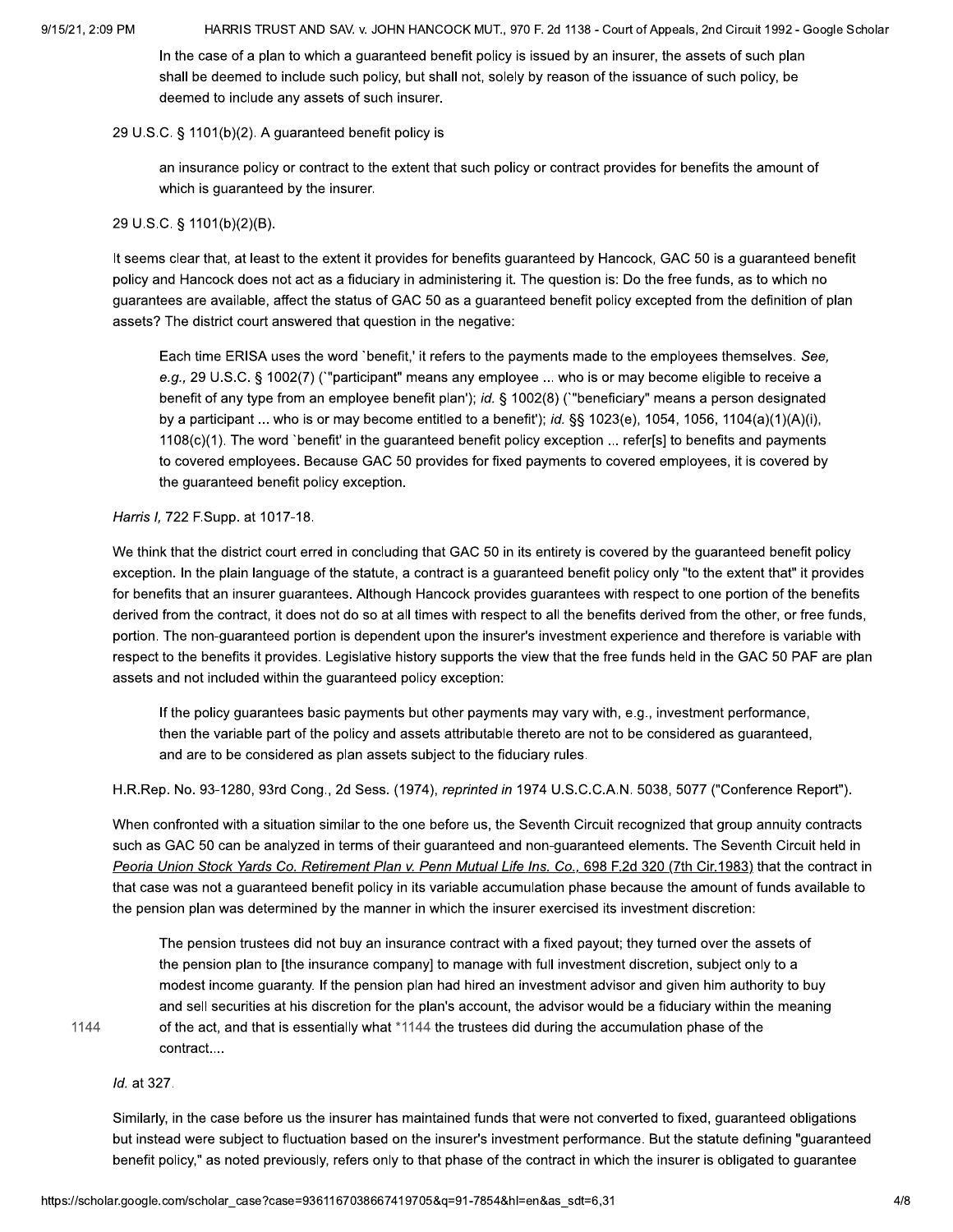HARRIS TRUST AND SAV. v. JOHN HANCOCK MUT., 970 F. 2d 1138 - Court of Appeals, 2nd Circuit 1992 - Google Scholar

fixed benefits to plan participants. To the extent that the insurer engages in the discretionary management of assets attributable to that phase of the contract which provides no guarantee of benefit payments or fixed rates of return, it seems to us that the insurer should be subject to fiduciary responsibility. See 29 U.S.C. § 1002(21)(A).

The district court of course disagreed with the reasoning of Peoria Union, holding that retirement plan assets such as GAC 50 do not include funds held in an insurer's general account. In support of its conclusion, the district court reasoned that the

amount provided to the covered employees remains fixed even if the PAF falls below the minimum operating level and the contract reverts to a deferred annuity type. . . . [I]f Hancock's general account experiences negative investment results, it must still pay the covered employees the amounts to which they are entitled.... Hancock could request additional contributions from Harris Trust, but Harris Trust would be free to decline. GAC 50 would then revert to deferred annuity form, and Hancock would be obliged to provide annuities to all covered employees in consideration of the benefits guaranteed to those employees up to that time.

#### Harris I, 722 F.Supp. at 1016-17.

The flaw in this reasoning lies in the fact that at certain times, until there is a conversion to guaranteed benefits, Hancock is managing assets taken in under GAC 50 as to which there are no guarantees. The fact that all the assets of GAC 50 are held in Hancock's general account is not significant in view of Hancock's discretionary authority over the non-guaranteed phase of the contract. In Mack Boring and Parts v. Meeker Sharkey Moffitt, 930 F.2d 267 (3d Cir.1991), the Third Circuit adopted the district court's approach in a case involving a contract with attributes similar to those of GAC 50. The Third Circuit held that the contract was, in its entirety, a guaranteed benefit policy because it was a "general account insurance contract in which the issuing insurance company guarantees to the plan participants a fixed amount of benefits, payable at a clearly stated time." Id. at 277. It was sufficient for the Mack Boring court that the contract made provision for "guaranteed benefits to plan participants at some finite point in the future." Id. at 273. That court in effect extended the statutory exemption to the entirety of any contract under which any benefits are guaranteed, so that the exemption would apply regardless of the apportionment between the guaranteed component and the investment component of the contract.

Two Advisory Opinions issued by the Department of Labor lend support to the notion that the free funds in GAC 50 are plan assets as to which Hancock is an ERISA fiduciary. In the first, reference is made to

a Congressional intent that when an insurance company provides investment advice which determines the rate of return to the plan and its participants, the assets in the account shall constitute plan assets so that the insurance company is subject to the fiduciary responsibility provisions of the Act.

DOL Advisory Opinion 78-8A (March 13, 1978). As to at least one component of GAC 50, Hancock's investment performance clearly does affect the amount of funds available to the plan and its participants.

According to the second DOL Advisory Opinion,

1145

a conventional separate account (which holds contributions received from a plan and provides for the crediting of income on such amounts based upon the investment experience of the separate account) \*1145 would not be considered to be maintained in connection with a fixed contractual obligation of the insurance company merely because assets of the separate account are ultimately applied to provide fixed annuities to participants, and the assets of such a separate account would be considered to be plan assets.

DOL Advisory Opinion 83-51A (September 21, 1983). The Department of Labor in the second opinion thus appears to take the position that "plan assets" for the purpose of the fiduciary responsibility provisions of ERISA do not lose their status as such merely because the ultimate use of the account may be to provide fixed annuities, where the plan assets are affected by investment performance.

Both advisory opinions were preceded by a seemingly contradictory Department of Labor pronouncement, Interpretive Bulletin 75-2:

If an insurance company issues a contract or policy of insurance to a plan and places the consideration for such contract or policy in its general asset account, the assets in such account shall not be considered to be plan assets. Therefore, a subsequent transaction involving the general asset account between a party in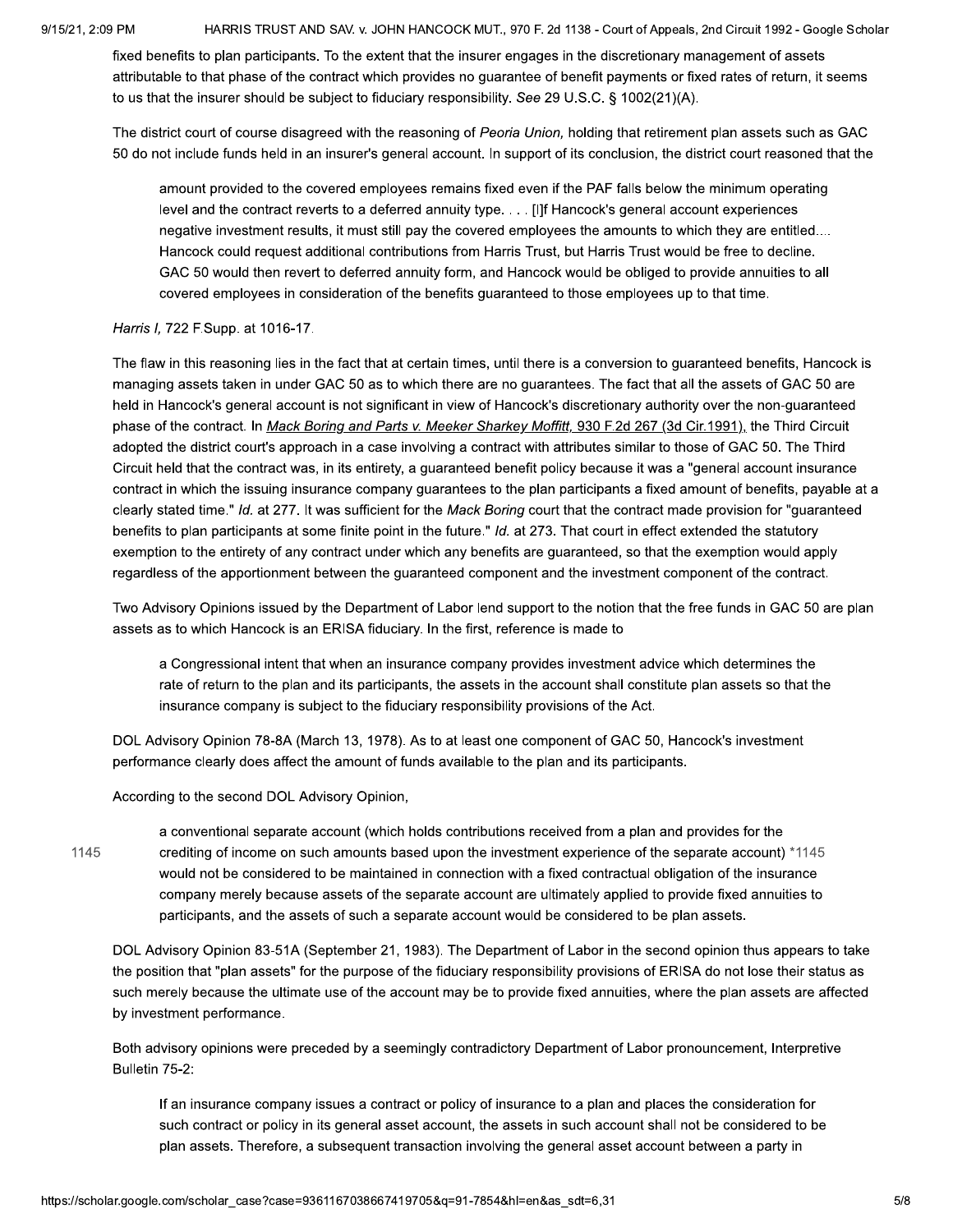interest and the insurance company will not, solely because the plan has been issued such a contract or policy of insurance, be a prohibited transaction.

This Interpretive Bulletin was confirmed in a regulation adopted November 13, 1986. See 29 C.F.R. § 2509.75-2 entitled "Interpretive bulletin relating to prohibited transactions." Despite the confusion, it seems to us that the Interpretive Bulletin was designed to deal with prohibited transactions in regard to conflict of interest situations. Indeed, the preamble to the regulation recites that IB 75-2 was issued

with respect to whether a party in interest has engaged in a prohibited transaction with ... a corporation or partnership ... in which the plan has invested.

There is no inconsistency in considering certain assets to be plan assets for general fiduciary duty purposes but not for prohibited transaction purposes. See Associates in Adolescent Psychiatry, S.C. v. Home Life Ins. Co., 729 F.Supp. 1162, 1184-85 (N.D.III.1989), aff'd, 941 F.2d 561 (7th Cir. 1991), cert. denied, U.S., 112 S.Ct. 1182, 117 L.Ed.2d 426  $(1992)$ .

### (b) As to the GAC 50 Contract

We agree with the district court that the contract itself, GAC 50, is not a plan asset as to which Hancock has a fiduciary responsibility. According to the statute, the assets of a plan to which an insurer issues a guaranteed benefit policy "shall be deemed to include such policy." 29 U.S.C. § 1101(b)(2). The policy itself, with its bundle of contractual rights and responsibilities, therefore is similar to any other financial instrument owned by an employee benefit plan. Hancock is not a fiduciary in regard to the policy here, however, because it does not "exercise[] any discretionary authority or discretionary control ... respecting management or disposition of" the policy itself. 29 U.S.C. § 1002(21)(A). Only Harris Trust as contractholder has discretionary authority over the guaranteed benefit policy qua policy.

The view that the holder of the contract is the entity subject to fiduciary responsibility is supported by legislative history:

A trust is not to be required in the case of plan assets which consist of insurance (including annuity) contracts or policies issued by an insurance company qualified to do business in a State (or the District of Columbia) .... Although these contracts need not be held in trust, nevertheless, the person who holds the contract is to be a fiduciary and is to act in accordance with the fiduciary rules ... with respect to these contracts.

Conference Report, supra, at 5079.

Obviously, Hancock has no power unilaterally to alter or amend a contract to which it is a party. It can act only under the terms of the policy, and any change in the policy requires the consent of the contractholder. We here deal with the policy in its entirety, and any power that Hancock had was referable to the terms of that policy. While Hancock may act as a fiduciary 1146 in \*1146 carrying out certain of its contractual duties under the policy as previously described, it has no fiduciary responsibility in regard to the undivided contract. Neither of the cases that Harris Trust relies upon to support the argument that Hancock will be held to fiduciary standards with respect to the contract itself is apposite. In both Ed Miniat, Inc. v. Globe Life Ins. Group, Inc., 805 F.2d 732, 737-38 (7th Cir.1986), cert. denied, 482 U.S. 915, 107 S.Ct. 3188, 96 L.Ed.2d 676 (1987), and Chicago Bd. Options Exchange, Inc. v. Connecticut General Life Ins. Co., 713 F.2d 254 (7th Cir.1983), the insurer had and exercised a unilateral right to alter in its discretion a critical contract term, resulting in prejudice to the contractholder. Such was not the case here, where Hancock at all times exercised its express rights under the contract. Fiduciary duties were implicated only when Hancock became involved in the administration or management of plan assets not referable to guaranteed benefits. See Amato v. Western Union Int'l, Inc., 773 F.2d 1402, 1416-17 (2d Cir.1985); Hozier v. Midwest Fasteners, Inc., 908 F.2d 1155, 1159-60 (3d Cir.1990).

# (c) As Affected By Prior Litigation

In Jacobson v. John Hancock Mutual Life Ins. Co., 655 F.Supp. 1290, withdrawn pursuant to settlement, 662 F.Supp. 1103 (D.Conn.1987), the plaintiff pension plan trustees asserted that Hancock was a fiduciary with respect to a Retro-IPG contract, similar to GAC 50, and the funds held under the contract. The Jacobson court granted partial summary judgment,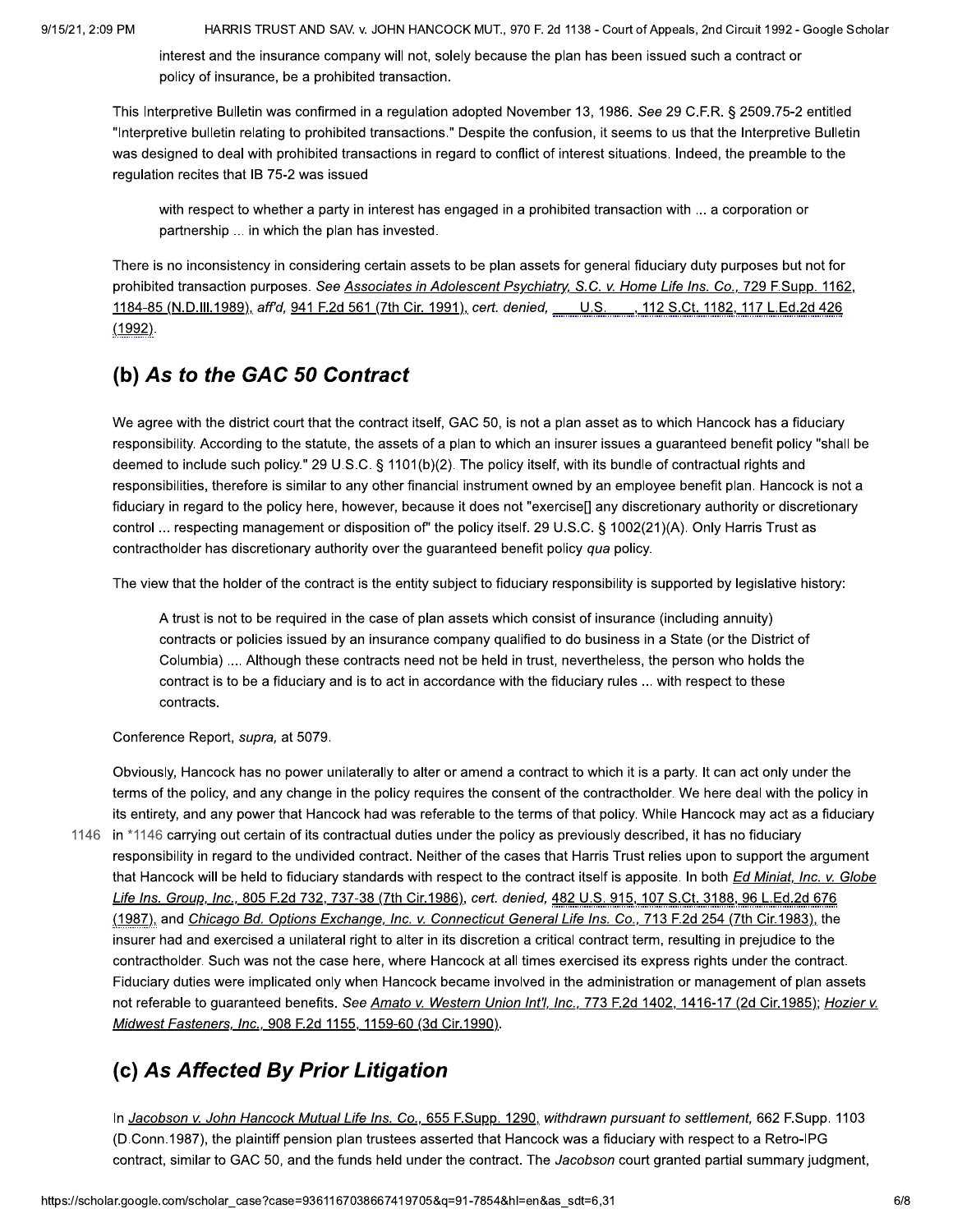HARRIS TRUST AND SAV. v. JOHN HANCOCK MUT., 970 F. 2d 1138 - Court of Appeals, 2nd Circuit 1992 - Google Scholar

holding that funds received by Hancock, not converted to fixed guaranteed obligations but held subject to fluctuations based on investment performance, were "plan assets" for which the insurer was accountable as an ERISA fiduciary. Hancock thereafter settled with the trustees, and the opinion was withdrawn pursuant to the settlement. Harris Trust argues that Hancock is estopped from relitigating the issue of its status as an ERISA fiduciary by the vacated district court order.

The district court properly rejected the argument of Harris Trust that Hancock is collaterally estopped from relitigating its fiduciary status as to Retro-IPG contracts by virtue of the district court's decision in Jacobson. The order entered on the stipulation of the parties in that case included the following language:

ORDERED, that the Order, together with the findings and conclusions embodied therein, is withdrawn, set aside and vacated, and shall be of no force or effect for use against defendant, its successors and assigns, by plaintiffs, by the Pension Fund or by third parties, for collateral estoppel or other preclusive purposes....

Jacobson, 662 F.Supp. at 1113. It is well-settled in this circuit that a vacated order has no collateral estoppel effect. See Corporation of Lloyd's v. Lloyd's U.S., 831 F.2d 33, 36 (2d Cir.1987); Universal City Studios, Inc. v. Nintendo Co., 578 F.Supp. 911, 919-20 (S.D.N.Y.1983), aff'd, 746 F.2d 112 (2d Cir.1984). We have held that it is an abuse of discretion for a district court to refuse to enter a vacatur pursuant to a settlement providing that the vacated order would not have collateral estoppel effect in any subsequent action. Nestle Co. v. Chester's Mkt., Inc., 756 F.2d 280, 282 (2d Cir. 1985). We recognized in Nestle "the importance of honoring settlements over the finality of trial court judgments." Id. at 283. The district court correctly refused to estop Hancock from litigating its fiduciary status on the basis of Jacobson.

### **II. Contract Termination**

Harris Trust contends that Hancock breached GAC 50 by terminating non-quaranteed benefit payments. We reject that contention and agree with the district court that Hancock properly terminated these benefits on 31 days notice. Hancock properly relied upon the following contractual provision as conferring the right to terminate:

Section 9. Payment of Non-guaranteed Benefits.

1147

Non-guaranteed Benefit payments shall be payable to a payee, provided the Pension Administration Fund is sufficient for the purpose, upon written notice \*1147 from the [employer] to the [insurer].... Non-guaranteed Benefit payments shall continue until

\* \* \* \* \* \*

(c) the date as of which the [insurer], by written notice filed with the Retirement Committee at least thirty-one days prior thereto, declares its intention to cease such payments.

GAC 50, 1977 Amendment, Article 4, Section 9.

It is the position of Harris Trust that Hancock has the right to terminate non-guaranteed benefit payments only if the PAF is insufficient to allow for such payments. That position is predicated principally on two provisions in the contract:

On and after the Benefit Commencement Date of an employee, the Non-guaranteed Benefit for such an employee or his designated survivor shall be payable hereunder in accordance with the Plan until the earliest of the date of his death, the date the Retirement Committee notifies the Company in accordance with Section 9 of Article IV that said Non-quaranteed Benefit payments are to be cancelled, suspended or adjusted, or the date the Pension Administration Fund is not sufficient to provide the Non-quaranteed Benefits for the payee.

GAC 50, 1977 Amendment, Article II, Section 3.

On the Benefit Commencement Date of an employee and on each date thereafter on which a Nonquaranteed Benefit is due with respect to an employee on or before the date of termination of the Fund, a Non-guaranteed Benefit shall be provided hereunder with respect to each employee entitled thereto. The Company shall be liable for any amount of Non-guaranteed Benefit expressed to be payable only to the extent to which the Fund is sufficient to provide such amount.

GAC 50, 1977 Amendment, Article III, Section 2(b).